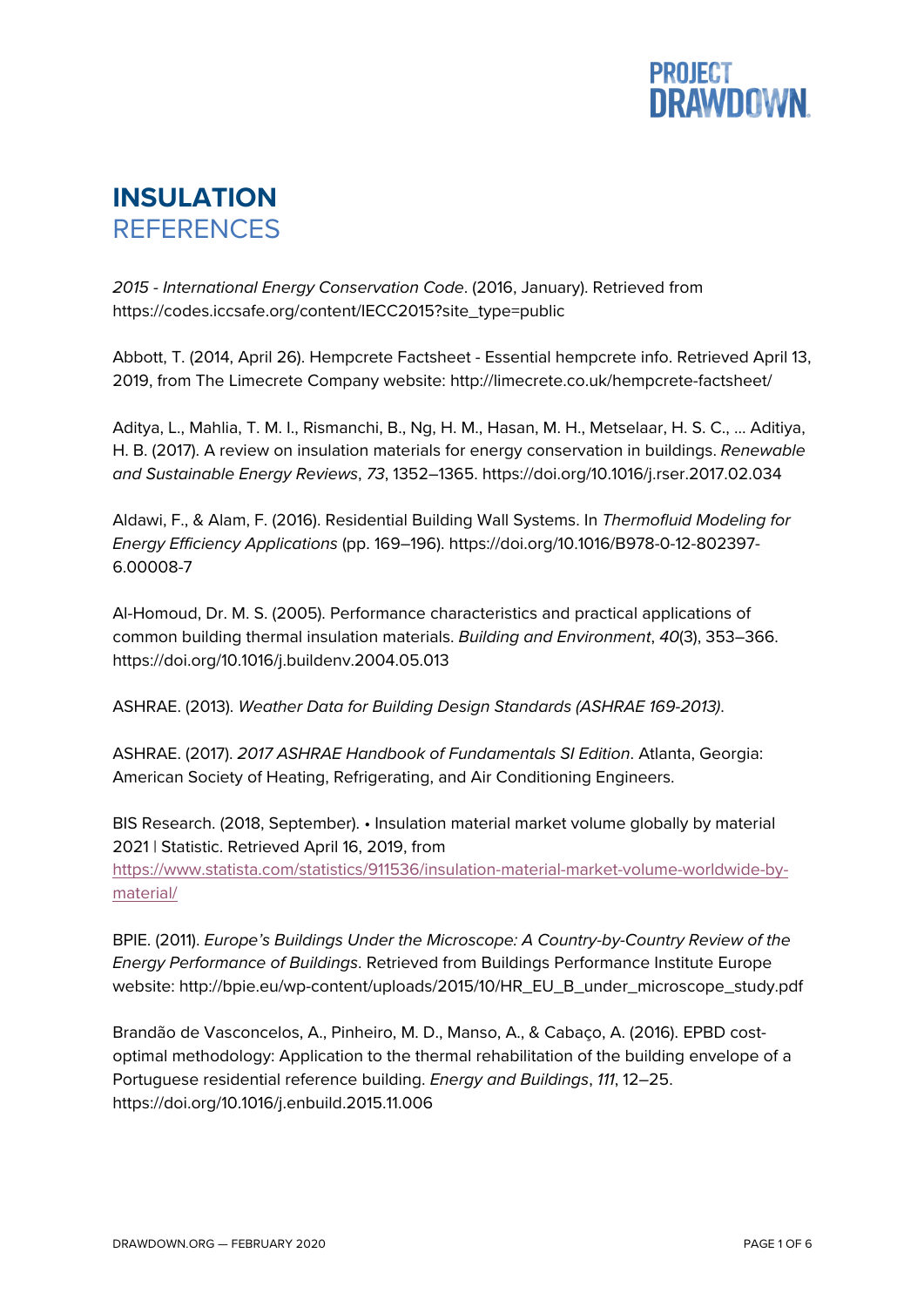Building Green. (2010, June 1). Avoiding the Global Warming Impact of Insulation. Retrieved April 13, 2019, from BuildingGreen website: https://www.buildinggreen.com/newsarticle/avoiding-global-warming-impact-insulation

Center for International Earth Science Information Network - CIESIN - Columbia University. (2017). *Gridded Population of the World, Version 4 (GPWv4): Population Count, Revision 10*. Retrieved from https://doi.org/10.7927/H4PG1PPM

Center For International Earth Science Information Network-CIESIN-Columbia University. (2017). *Documentation for the Gridded Population of the World, Version 4 (GPWv4), Revision 10 Data Sets*. https://doi.org/10.7927/h4b56gpt

Corrado, V., Ballarini, I., Paduos, S., & Primo, E. (2016). *The Rebound Effect after the Energy Refurbishment of Residential Buildings towards High Performances*. 11.

Cuce, E., Cuce, P. M., Wood, C. J., & Riffat, S. B. (2014). Toward aerogel based thermal superinsulation in buildings: A comprehensive review. *Renewable and Sustainable Energy Reviews*, *34*, 273–299. https://doi.org/10.1016/j.rser.2014.03.017

D&R International Ltd. (2012). *2011 Buildings Energy Data Book*. Retrieved from U.S. Department of Energy website: http://buildingsdatabook.eere.energy.gov/

EIA. (2009). *2009 Residential Energy Consumption Survey (RECS)*. Retrieved from U.S. Energy Information Administration website: http://www.eia.gov/consumption/residential/data/2009/index.cfm?view=consumption

El-Darwish, I., & Gomaa, M. (2017). Retrofitting strategy for building envelopes to achieve energy efficiency. *Alexandria Engineering Journal*, *56*(4), 579–589. https://doi.org/10.1016/j.aej.2017.05.011

Filippín, C., & Larsen, S. (2012). Historical Consumption of Heating Natural Gas and Thermal Monitoring of a Multifamily High-Rise Building in a Temperate/Cold Climate in Argentina. *Buildings*, *2*(4), 477–496. https://doi.org/10.3390/buildings2040477

Florentin, Y., Pearlmutter, D., Givoni, B., & Gal, E. (2017). A life-cycle energy and carbon analysis of hemp-lime bio-composite building materials. *Energy and Buildings*, *156*, 293–305. https://doi.org/10.1016/j.enbuild.2017.09.097

GBPN, & Central European University. (2012). *Best practice policies for low carbon & energy buildings: based on scenario analysis*. Retrieved from Global Buildings Performance Network website:

http://www.gbpn.org/sites/default/files/08.CEU%20Technical%20Report%20copy\_0.pdf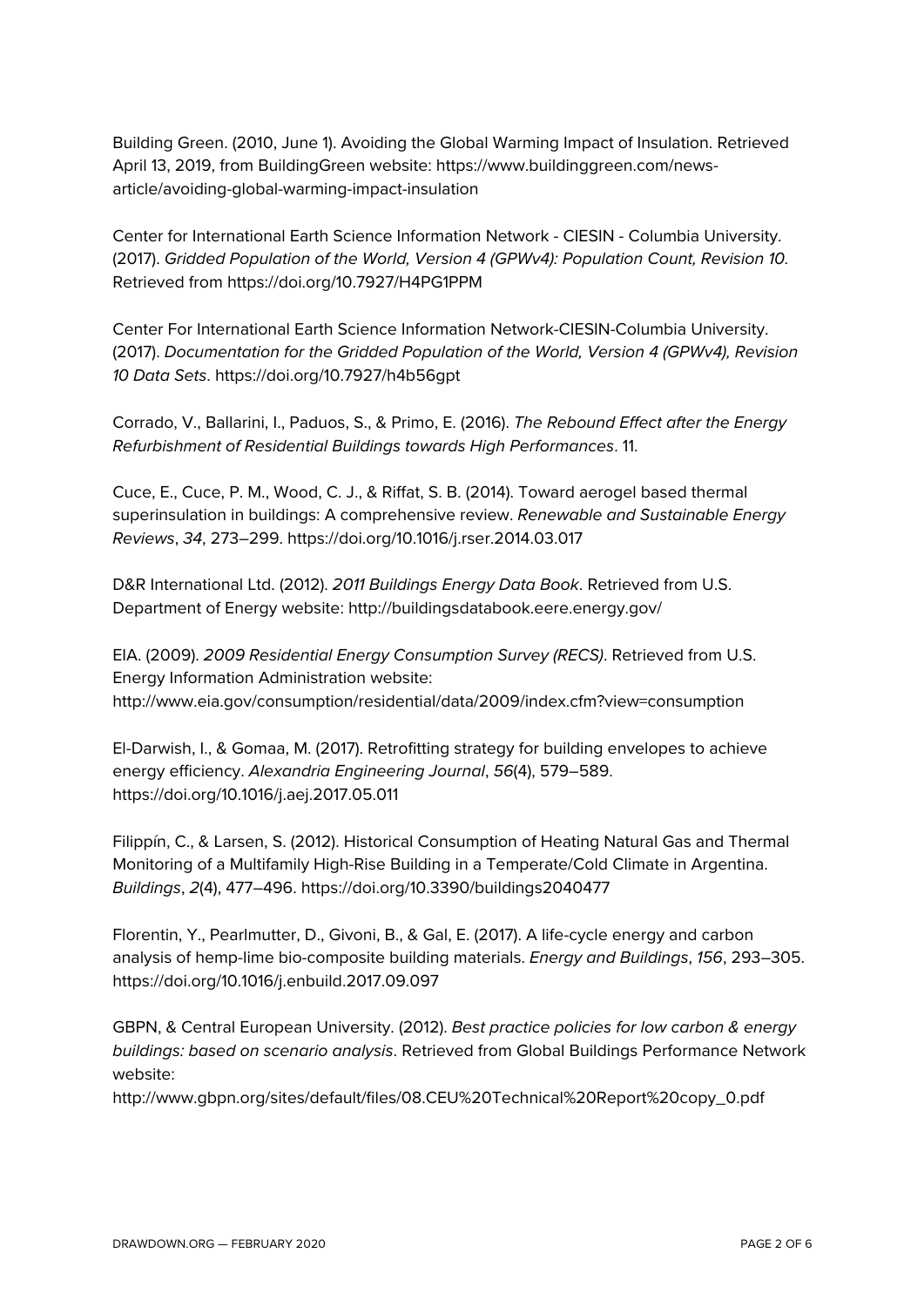Hammond, G. P., & Jones, C. I. (2008). Embodied energy and carbon in construction materials. *Proceedings of the Institution of Civil Engineers - Energy*, *161*(2), 87–98. https://doi.org/10.1680/ener.2008.161.2.87

Hemp Technologies Global. (n.d.). Retrieved April 21, 2019, from Hemp Technologies Global website: https://www.hemptechglobal.com/page15/page16/page16.html

Home Depot. (2019). Owens Corning FOAMULAR 250 2 in. x 48 in. x 8 ft. R-10 Scored Squared Edge Insulation Sheathing-52DD - The Home Depot. Retrieved April 21, 2019, from https://www.homedepot.com/p/Owens-Corning-FOAMULAR-250-2-in-x-48-in-x-8-ft-R-10- Scored-Squared-Edge-Insulation-Sheathing-52DD/202085962

Hong, T., Li, C., & Yan, D. (2015). Updates to the China Design Standard for Energy Efficiency in public buildings. *Energy Policy*, *87*, 187–198. https://doi.org/10.1016/j.enpol.2015.09.013

Huang, L. (2012). *Feasibility Study of Using Silica Aerogel as Insulation for Buildings* (KTH School of Industrial Engineering and Management). Retrieved from http://www.divaportal.org/smash/get/diva2:533307/fulltext01

IEA. (2013). *Technology Roadmap Energy Efficient Building Envelopes* (p. 68). Retrieved from https://www.iea.org/publications/freepublications/publication/TechnologyRoadmapEnergyEffi cientBuildingEnvelopes.pdf

International Energy Agency. (2017). Energy Technology Perspectives 2017. Retrieved December 1, 2018, from Energy Technology Perspectives website: https://www.iea.org/etp2017/summary/

Isaac, M., & van Vuuren, D. P. (2009). Modeling global residential sector energy demand for heating and air conditioning in the context of climate change. *Energy Policy*, *37*(2), 507–521. https://doi.org/10.1016/j.enpol.2008.09.051

Jelle, B. P. (2011). Traditional, state-of-the-art and future thermal building insulation materials and solutions – Properties, requirements and possibilities. *Energy and Buildings*, *43*(10), 2549–2563. https://doi.org/10.1016/j.enbuild.2011.05.015

Kaynakli, O. (2012). A review of the economical and optimum thermal insulation thickness for building applications. *Renewable and Sustainable Energy Reviews*, *16*(1), 415–425. https://doi.org/10.1016/j.rser.2011.08.006

Kolaitis, D. I., Malliotakis, E., Kontogeorgos, D. A., Mandilaras, I., Katsourinis, D. I., & Founti, M. A. (2013). Comparative assessment of internal and external thermal insulation systems for energy efficient retrofitting of residential buildings. *Energy and Buildings*, *64*, 123–131. https://doi.org/10.1016/j.enbuild.2013.04.004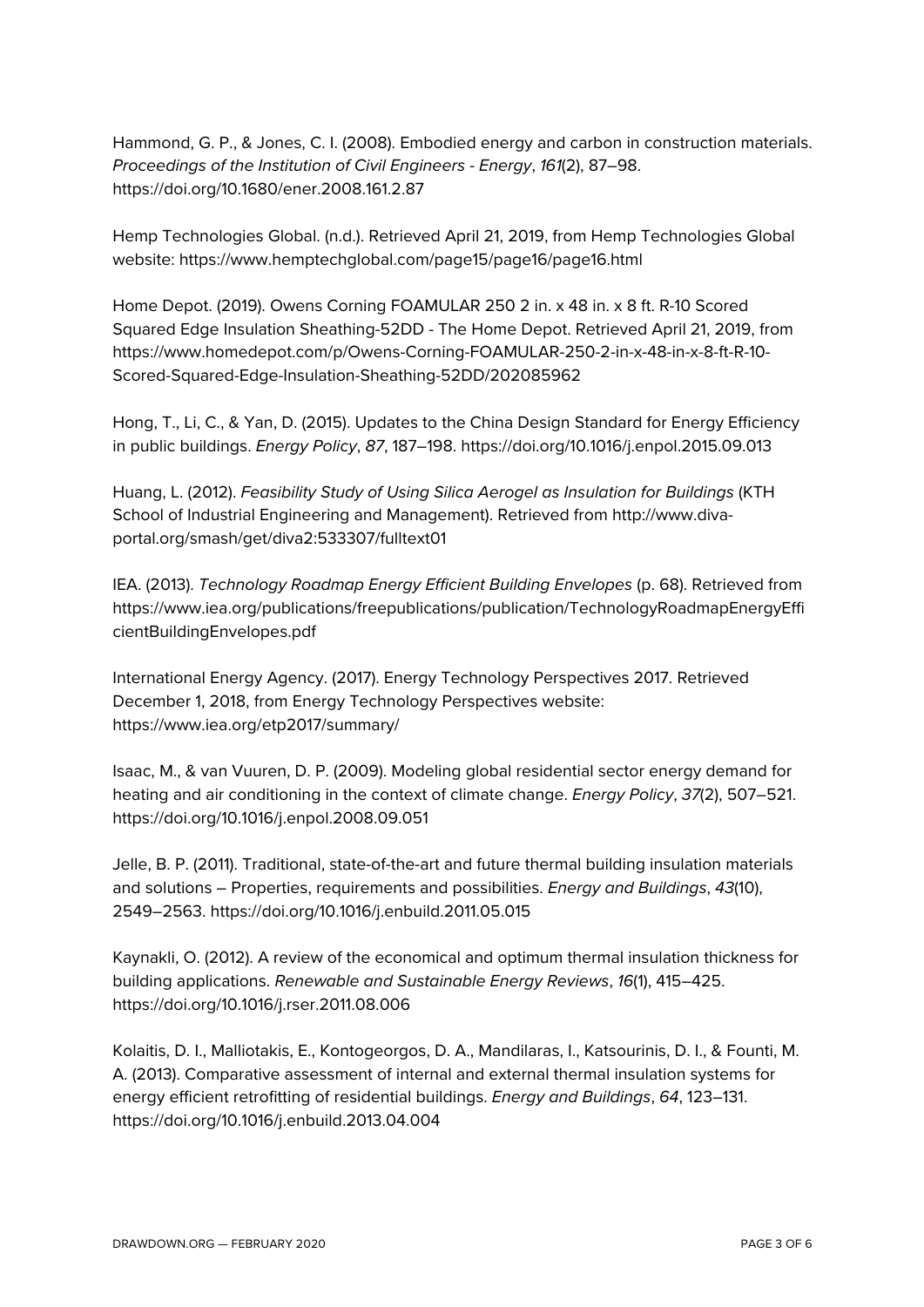Krarti, M. (2011). *Energy Audit of Building Systems* (2nd ed.). Boca Raton, FL: Taylor & Francis Group.

Lenny. (n.d.). 2019 Insulation Cost – Estimate Foam Board Insulation Prices. Retrieved April 21, 2019, from https://www.roofcalc.org/flat-roof-insulation-cost/

Liu, F., Meyer, A. S., & Hogan, J. F. (2010). *Mainstreaming Building Energy Efficiency Codes in Developing Countries: Global Experiences and Lessons from Early Adopters*. https://doi.org/10.1596/978-0-8213-8534-0

Ma, Z., Cooper, P., Daly, D., & Ledo, L. (2012). Existing building retrofits: Methodology and state-of-the-art. *Energy and Buildings*, *55*, 889–902. https://doi.org/10.1016/j.enbuild.2012.08.018

McNeil, M. A., Feng, W., de la Rue du Can, S., Khanna, N. Z., Ke, J., & Zhou, N. (2016). Energy efficiency outlook in China's urban buildings sector through 2030. *Energy Policy*, *97*, 532– 539. https://doi.org/10.1016/j.enpol.2016.07.033

Olgyay, V., & Seruto, C. (2010). *Whole-Building Retrofits: A Gateway to Climate Stabilization*. 8.

Passive House Association, 2018. (2018, September). International Passive House Association | iPHA. Retrieved March 26, 2019, from https://passivehouseinternational.org/index.php?page\_id=65

Passive House Institute. (2016). *Criteria for the Passive House, EnerPHit and PHI Low Energy Building Standard* (p. 27) [Criteria]. Retrieved from Passive House Institute website: https://passiv.de/downloads/03\_building\_criteria\_en.pdf

Pavel, C. C., & Blagoeva, D. T. (2018). *Competitive landscape of the EU's insulation materials industry for energy-efficient buildings* (JRC Technical Reports No. EUR 28816 EN). Retrieved from Pulications Office of the European Union website: doi:10.2760/251981

Petersdorff, C., Boermans, T., & Harnisch, J. (2006). Mitigation of CO2 emissions from the EU-15 building stock. Beyond the EU directive on the energy performance of buildings. *Umweltwissenschaften Und Schadstoff-Forschung*, *18*(4), 270–270. https://doi.org/10.1007/BF03039568

Rahmi, A. (2010). *LOW ENERGY BUILDING IN INDONESIA*. Austria.

Rawal, R., & Shukla, Y. (2014). *Residential Buildings in India: Energy Use Projections and Savings Potentials*. Retrieved from Global Buildings Performance Network website: http://www.gbpn.org/sites/default/files/08.%20INDIA%20Baseline\_TR\_low.pdf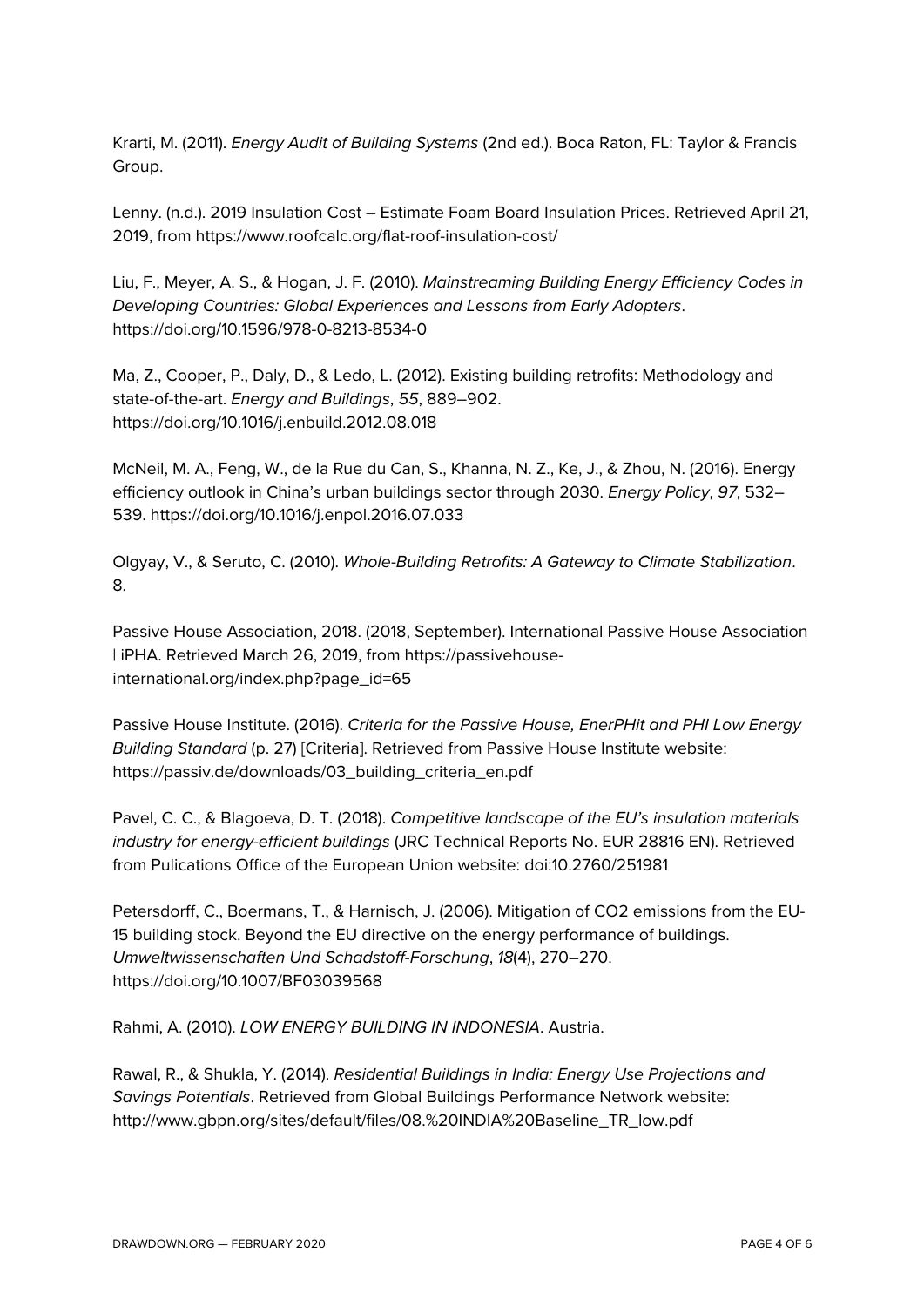Sandberg, N. H., Sartori, I., Heidrich, O., Dawson, R., Dascalaki, E., Dimitriou, S., … Brattebø, H. (2016). Dynamic building stock modelling: Application to 11 European countries to support the energy efficiency and retrofit ambitions of the EU. *Energy and Buildings*, *132*, 26–38. https://doi.org/10.1016/j.enbuild.2016.05.100

Schiavoni, S., D׳Alessandro, F., Bianchi, F., & Asdrubali, F. (2016). Insulation materials for the building sector: A review and comparative analysis. *Renewable and Sustainable Energy Reviews*, *62*, 988–1011. https://doi.org/10.1016/j.rser.2016.05.045

Schlömer, S. (2014). *Annex III: Technology-specific cost and performance parameters.* Retrieved from https://www.ipcc.ch/pdf/assessment-report/ar5/wg3/ipcc\_wg3\_ar5\_annexiii.pdf

Shrink That Footprint. (n.d.). How big is a house? Average house size by country. Retrieved January 18, 2017, from Shrink That Footprint website: http://shrinkthatfootprint.com/how-bigis-a-house

Steinbach, J., & Staniaszek, D. (2015). *Discount rates in energy system analysis Discussion Paper* (p. 20).

Stephens, G. (n.d.). How Long Will Fiberglass Insulation Last? | Home Guides | SF Gate. Retrieved April 15, 2019, from SFGate website: https://homeguides.sfgate.com/long-fiberglassinsulation-last-93486.html

Ucar, A., & Balo, F. (2009). Effect of fuel type on the optimum thickness of selected insulation materials for the four different climatic regions of Turkey. *Applied Energy*, *86*(5), 730–736. https://doi.org/10.1016/j.apenergy.2008.09.015

Ürge-Vorsatz, D., Cabeza, L. F., Serrano, S., Barreneche, C., & Petrichenko, K. (2015). Heating and cooling energy trends and drivers in buildings. *Renewable and Sustainable Energy Reviews*, *41*, 85–98. https://doi.org/10.1016/j.rser.2014.08.039

U.S. Department of Energy. (2016). Commercial Buildings Energy Consumption Survey (CBECS) Data-Energy Information Administration (EIA). Retrieved November 27, 2018, from https://www.eia.gov/consumption/commercial/data/2012/index.php?view=characteristics#b1  $b2$ 

Wilson, E. J., Christensen, C. B., Horowitz, S. G., Robertson, J. J., & Maguire, J. B. (2017). *Energy Efficiency Potential in the U.S. Single-Family Housing Stock* (No. NREL/TP--5500- 68670, 1414819; p. NREL/TP--5500-68670, 1414819). https://doi.org/10.2172/1414819

Window World MN. (2017, May 8). How Long Does Insulation Last? Retrieved April 15, 2019, from Window World website: https://www.windowworldmn.com/Blog/entryid/120/how-longdoes-insulation-last